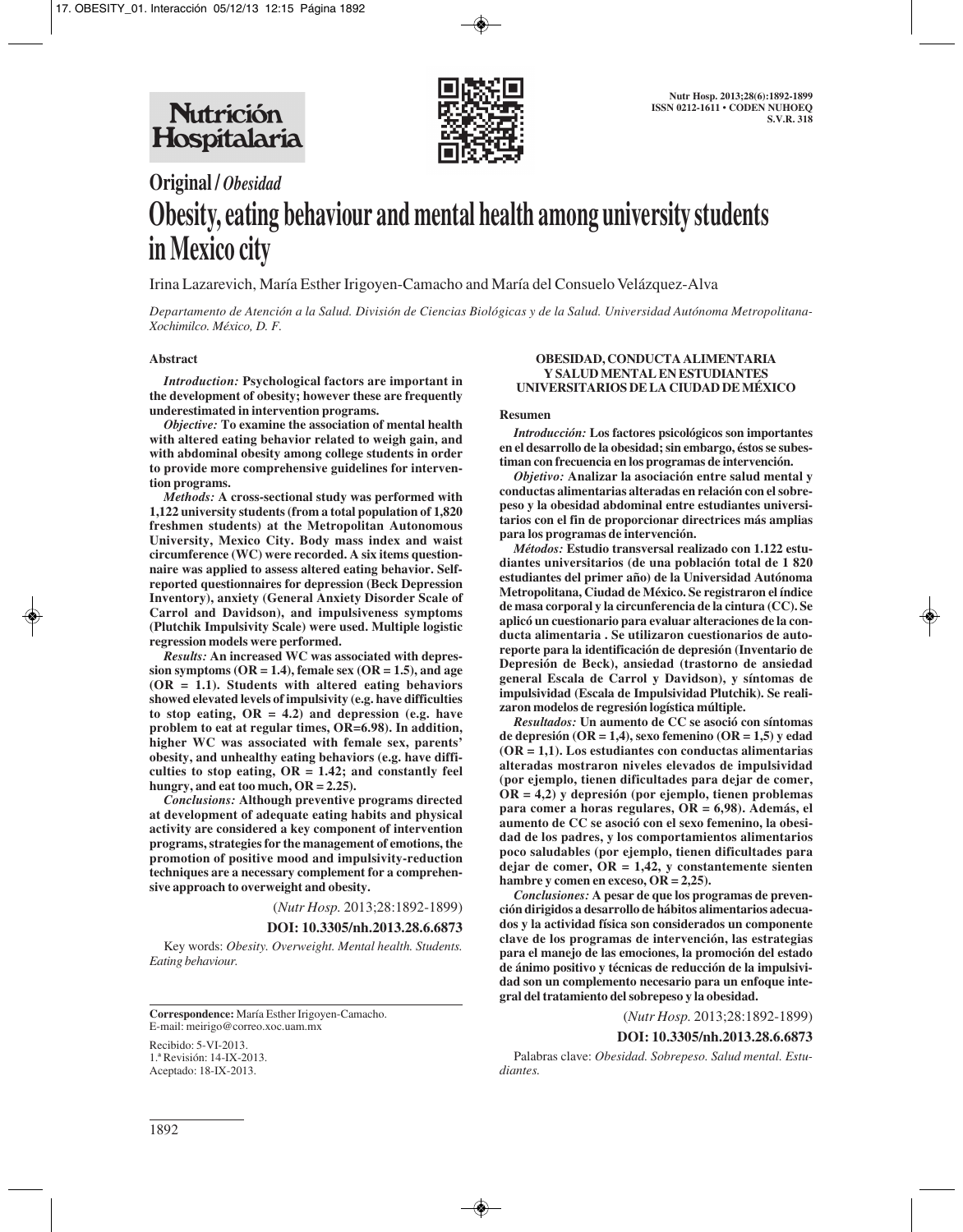# **Introduction**

Obesity represents a public health problem with increasing prevalence, long-term complications and frequent relapses in treatment. Therefore, this issue requires a better understanding of its causes in order to promote appropriate prevention and intervention  $m$ anagement $1-3$ .

Regarding eating behaviour, preventive programs have emphasized risk factors for anorexia and bulimia that include compensatory behaviour for weight loss, but little attention has been paid to subclinical disturbed eating behaviour that is related to weight gain<sup>4,5</sup>.

Obesity is the result of a complex interplay of genetic, environmental, and psychological factors<sup>3,6</sup>. The attributable risk associated with genetic factors in the etiology of obesity varies widely, from 6% to 85%, depending on the methods and the evaluated population<sup>6</sup>. Also, it is well recognized that external factors, such as "obesogenic environment," can contribute to the increasing prevalence of obesity, which is driven by unhealthy eating habits and physical inactivity<sup>7</sup>.

People with emotional problems and dysfunctional coping strategies (in which effective emotional regulation is substituted by eating) may develop abnormal eating behaviour that leads to weight gain<sup>8-14</sup>. Psychopathologies can be both a cause and a consequence of obesity and in many cases show a bidirectional relationship. Strine et al.<sup>12</sup> have shown that lifetime diagnosis of anxiety and depression was associated with obesity in American adults. Anxiety can lead to overeating, promotes weight gain, and decreases adherence to treatment<sup>14,15</sup>.

According to the American Psychiatric Association, individuals with atypical depression accompanied by increased appetite and periods of overeating frequently are overweight or obese<sup>16</sup>. These eating patterns may be related to the brain's reward mechanisms in regulating stress<sup>17</sup>. It is well known that eating disorders are accompanied by difficulty in regulating emotional states<sup>18-20</sup>. Several studies have reported that obese people frequently perform "emotional eating," which is defined as eating for reasons other than hunger and consuming large quantities of food in response to emotional states<sup>18-20</sup>.

Despite the fact that many investigations confirm the importance of psychological factors in the development of obesity; these findings are frequently underestimated in prevention and treatment of obesity.

Considering the high prevalence and increasing incidence of obesity in Mexico, which affect all age groups, it is necessary to implement adequate health promotion programs. Schools provide a good setting to develop such interventions, which should comprise evaluation of students' health status, including mental health and nutritional aspects. It is also important to take into account that unhealthy behavior could affect self-esteem and educational achievement<sup>1,2,21-25</sup>.

Therefore, the aims of the study were to associate altered eating behaviour with depression, anxiety, impulsivity symptoms, and abdominal obesity in Mexican college students, as well as to provide information for the university community in order to develop adequate strategies for obesity prevention and the promotion of healthy lifestyles.

## **Methods**

A cross-sectional study was performed, applying self-report questionnaires.

#### *Sample*

Freshmen students were randomly selected at the Autonomous Metropolitan University-Xochimilco of Mexico City in 2011. The sample included 1,231 students (from a total population of 1,820 freshmen students, females  $52.8\%$  and males  $47.2\%$ <sup>26</sup>. First-year students who attended their computer training classes during the first week of the term answered the questionnaire online. In the present study, subjects over 25 years old (109 individuals) were excluded, therefore, a total of 1,122 participants were included for analysis. All of the freshmen attending the computer training class responded to the study's questionnaire (participation rate 100%). The average time for completing the questionnaire was 30 minutes.

## *Ethics*

The study's questionnaire was anonymous, and the participants were assured of data confidentiality. The students participated on a voluntary basis, and they acknowledged informed consent online. The possibility of psychological support was offered to the participants. The protocol for human research of the Mexican Health Ministry was followed. This research project is a component of the institutional program "Healthy University". The project was approved by the University Review Board, where the ethical aspects were revised.

#### *Measures*

The participants self-measured their waist circumference to estimate abdominal obesity under the supervision of a researcher, who helped them to identify the midpoint between costal edge and iliac crest. They uncovered the abdominal area, and placed a flexible tape around their waist with a relaxed abdomen. The cutoff point for waist circumference was  $\geq 80$  cm for women and  $\geq 90$  cm for men<sup>2,27</sup>. Self-reported weight and height were recorded in order to calculate body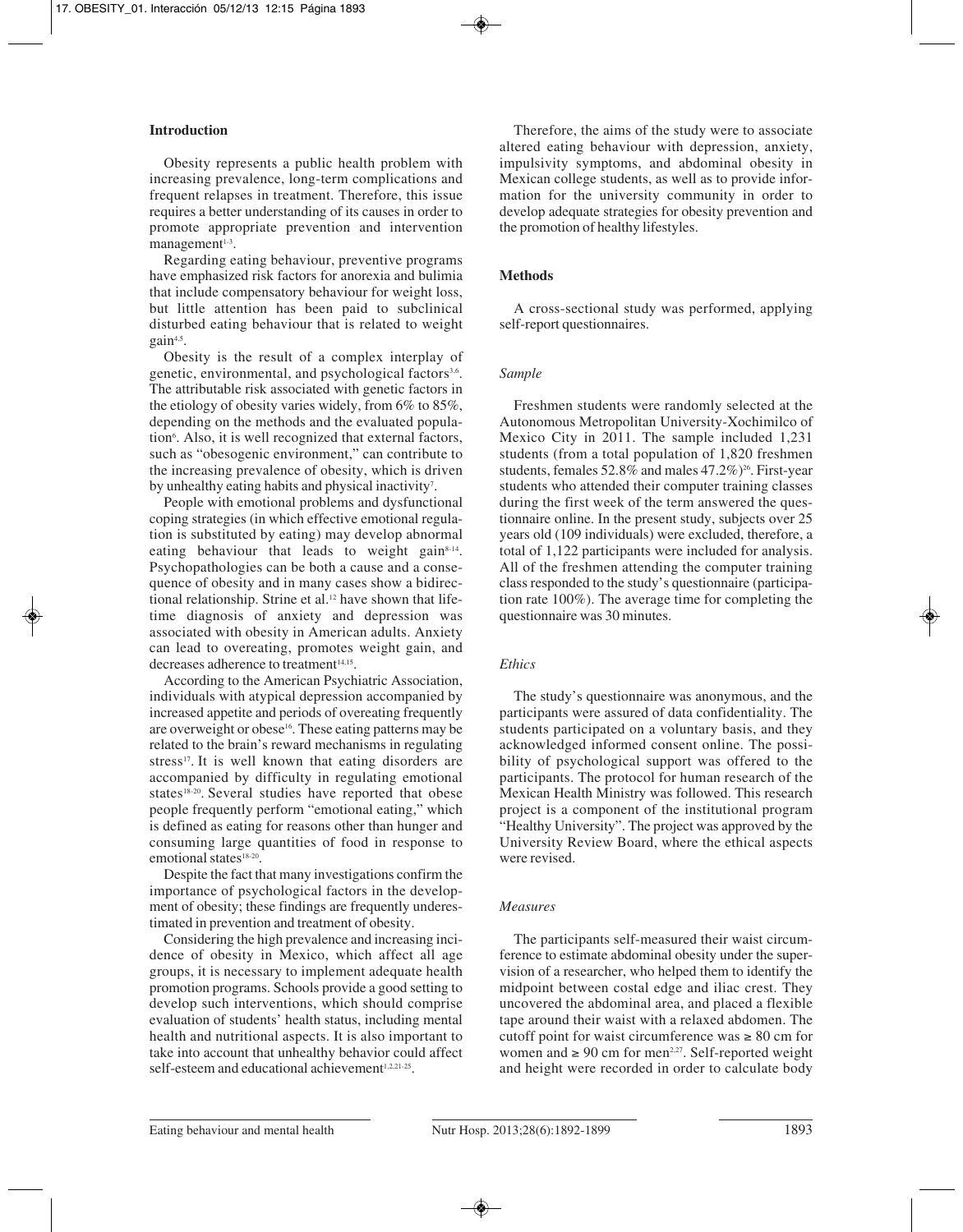mass index (BMI weight/height<sup>2</sup>). Based on WHO criteria28, the cutoff point for being overweight was BMI  $\geq$  25.0 kg/m<sup>2</sup>, and for obesity  $\geq$  30 kg/m<sup>2</sup>.

# *Instruments*

In order to identify problems with eating behaviour related to weigh gain, 6 specific questions were applied and analyzed separately: 1) Do you have difficulty in keeping a mealtime and to eat regularly? 2) Do you constantly feel hungry and overeat? 3) Is it difficult for you to stop eating once you have started even if you are satisfied? 4) Do you binge with the feeling that you cannot stop eating? 5) Do you prefer eating sweet things? 6) Do you have a tendency to snack frequently between meals?

The answer for each question was provided using a Likert scale (0 to 3), with options of never, sometimes, often, and always. The questions to assess eating behaviour were selected from previous questionnaires<sup>29,30</sup>. Prior to the application in the study group, the questions were tested in the focus group consisted of university students and modified according to participants' suggestions. Cronbach alpha coefficient of the instrument was 0.77, which indicated a satisfactory reliability score<sup>31</sup>.

Beck Depression Inventory (BDI-II) was used to assess depressive symptoms in cognitive, motor, affective, and somatic areas. The instrument consists of 21 items with four possible answers (0 to 3), according to the intensity of symptoms. Depression was rated from 10 points using Mexican standards and the original criteria of this Inventory (cutoff score  $\geq 10$ ). Internal consistency of the instrument has been satisfactory - Cronbach's alpha varied from 0.87 to 0.95 in previous studies<sup>32</sup>.

Plutchik Impulsivity Scale was applied to evaluate impulsiveness. This is a 15-item questionnaire (I do things impulsively; I often lose patience; I eat even though I am not hungry; I cannot easily concentrate, etc.) with a Likert score (0 to 3), and a cutoff score of ≥20. Cronbach's alpha in previous studies was 0.67 to  $0.73$  in previous studies<sup>33</sup>.

Anxiety symptoms were identified using the General Anxiety Disorder Scale of Carrol and Davidson, based on DSM-IV criteria<sup>34</sup>. This questionnaire contains dichotomous (yes/no) items based on aspects that the subject has felt in the last 6 months (e.g., Most days I feel nervous; I get irritated easily; the majority of the days I am worried about many things, etc.), with a cutoff score of ≥10, Cronbach's alpha was satisfactory 0.85 to 0.89.

# *Analyses*

Descriptive statistics were used for questions regarding eating behaviour, impulsiveness, anxiety,

and depression scales. WC was dichotomized in two groups: normal WC and elevated  $WC$ , this classification was carried out with a cutoff point calculated for the Mexican population. None of the students' anthropometric values were out of three standard deviation using Mahalanobis distance. Shapiro-Wilk W test for normal data was applied for continuous variables. Spearman s rank correlation (ρ) was used for waist circumference and body mass index.

A first multiple logistic regression model was carried out between mental health symptoms (depression, impulsivity, and anxiety), adjusted by sex and age, and WC. The second model was performed with depression, impulsivity and anxiety scores as independent variables and questions regarding eating behaviour as dependent variables. Bivariate analysis was conducted for WC groups and eating behaviour questions using chi-square maximum likelihood. In addition, a third multiple logistic regression model was developed using family history of obesity, eating behaviour patterns, sex, and age as independent variables; while WC was a dependent variable. The level of significance was set at  $p \le 0.05$ . The goodness of fit for logistic regression models was assessed by the Hosmer and Lemeshow test,  $(p > 0.05)$ . Stata statistical package was used for data analysis (StataCorp. 2007. Stata Statistical Software: Release 10. College Station, TX).

# **Results**

A total of 1,122 participants were evaluated, 619 (55.2%) females and 503 (44.8%) males; mean age was 20 (SD=1.98) years old. In relation to family history of obesity, 166 (14.8%) students indicated that their mother was obese and 182 (16.2%) reported that their father was obese; no differences were detected by sex  $(p > 0.05)$ .

The average of self-reported BMI was  $23.3 \text{ kg/m}^2$  $(SD = 3.56)$ , 22.7 kg/m<sup>2</sup> (SD = 3.41) in women and 24.1kg/m<sup>2</sup> (SD = 3.59) in men,  $p < 0.001$ . In 26.6% of the participants overweight and obesity (BMI  $\geq 25$ ) kg/m2 ) were detected, of which 4.4% presented obesity (BMI ≥ 30 kg/m2 ). Regarding waist circumference (WC), about a quarter of the students (26.8%) were above the established limit, 29.9% women and 23.1% men ( $p < 0.01$ ). A relatively high correlation between BMI and WC was observed ( $\rho = 0.70$ ).

Figure 1 shows the distribution of altered eating behaviour among college students: 929 (82.8%) had problem to eat regularly and about three-quarters indicated carbohydrate craving, 842 (75%). Many reported constantly feeling hungry and overeating, 464 (41.4%), and some have difficulty to stop eating, 211(18.8%), or binge eating, 109 (9.7%). More women than men presented altered eating behaviours ( $p < 0.05$ ).

Depression symptoms were observed in 20.4% of the students (24.2% women and 15.7% men,  $p < 0.01$ ); mean score was  $5.24$  (SD = 5.6). Impulsivity symp-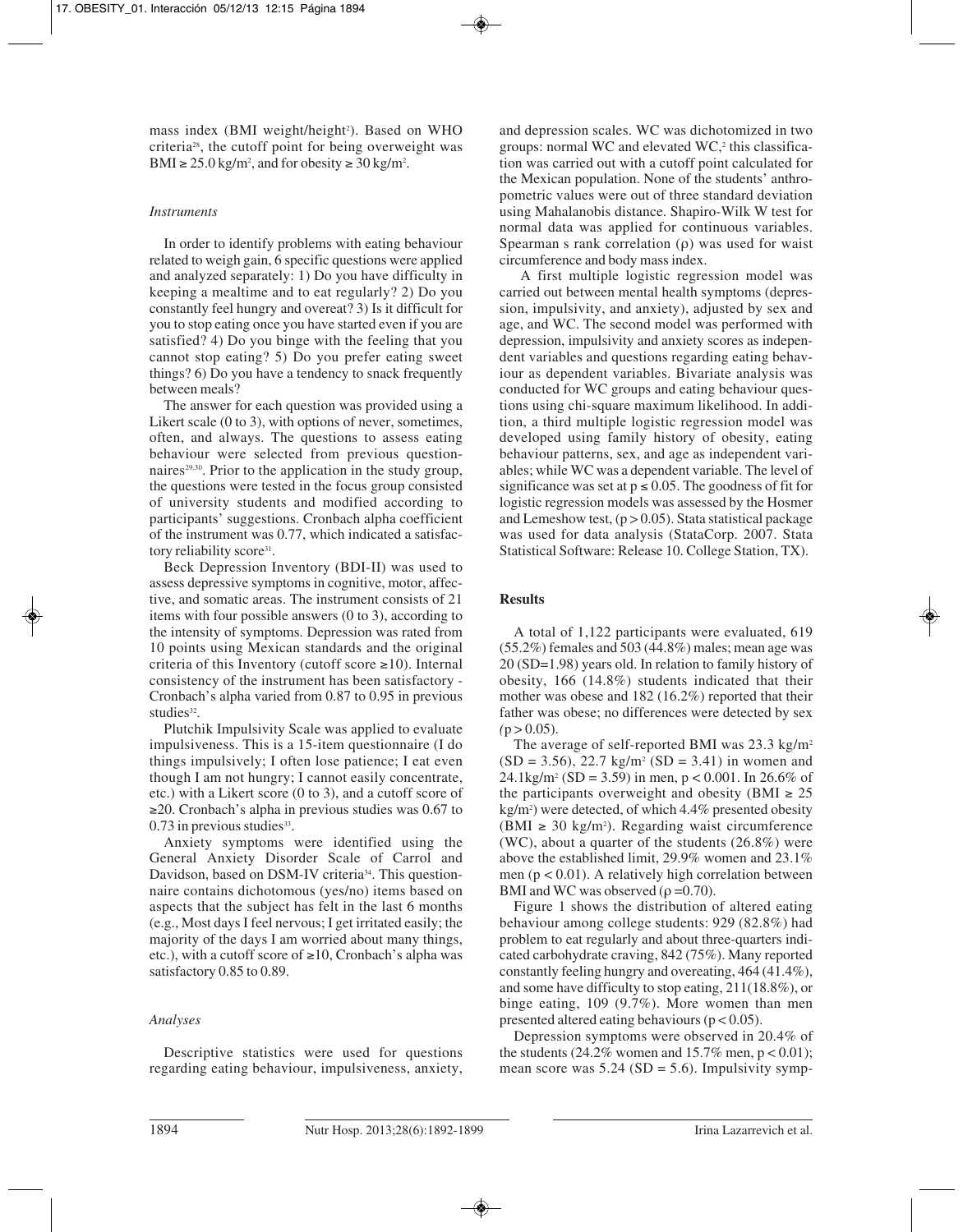

*Fig. 1.—Frequency distribution (percentage) of altered eating behaviours among Mexican university students.*

toms were observed in 15.7% of the participants, without differences by sex ( $p = 0.19$ ); mean score was 13.82 (SD = 5.87). Anxiety was detected in 2.76% of the sample group (3.4% women and  $2\%$  men, p = 0.15); mean score was  $2.19$  (SD =  $2.71$ ),  $2.66$  (SD =  $2.88$ ) in women and  $1.74$  (SD = 2.49) in men,  $p < 0.0001$ .

The results of the first multiple logistic regression model indicated correlation of female sex ( $OR = 1.5$ ; p  $=$ .005), age (OR = 1.1;  $p = 0.005$ ), and depression score  $(OR = 1.4; p = 0.043)$  with an elevated WC, that was not observed with impulsiveness and anxiety.

Table I presents the results of the second multiple logistic regression model: the association between mental health symptoms and eating behaviours, adjusting for age and sex. It can be seen that irregular mealtimes, constantly feeling hungry and overeating, have difficulty to stop eating, binge eating, and carbohydrate craving were associated with impulsivity and depression. No association was detected with anxiety symptoms (data not shown).

Table II shows the association between eating behaviours and WC. In the bivariate analysis, the highest ORs were detected for the questions: constantly feeling hungry-overeating and difficulty to stop eating.

In addition, in the third multiple logistic regression model it was observed that age, female sex, parents' obesity, and altered eating behaviour (difficulty to stop eating and constantly feeling hungry and overeating) were associated with higher waist circumference (Table III).

# **Discussion**

*Obesity and eating behaviour:* The results of this study indicated that 26.6% of the participants were overweight or obese (BMI  $\geq$  25 kg/m<sup>2</sup>). About the same number of the students (26.8%) had elevated weight circumference. These findings corroborate high prevalence of overweight and obesity in Mexico that ranks second worldwide after US<sup>1,2</sup>. Our data are slightly

lower than those reported in the national survey<sup>2</sup> and similar to the data obtained in U.S. college students.<sup>35</sup> However, the prevalence of overweight and obesity in our study is higher than the prevalence observed in a group of university students in Spain36.

Regarding eating behaviour, we found that most of the students showed altered eating behaviours, such as difficulty to eat regularly (82.8%) and carbohydrate craving (75%), followed by overeating and difficulty in stopping eating. About 10% of the participant reported binge eating. More women than men were involved in these altered eating behaviours. The results demonstrate that Mexican college students had a high prevalence of unhealthy eating behaviours. Considering this information, it is important that university health programs provide an environment that is conducive to healthy eating and regular physical activity.

Most of the eating behaviours evaluated in this study, particularly those related to binge eating, overeating, and carbohydrate craving, could be associated with "food strategies" for emotions or mood regulation and contribute to weight gain<sup>13,17-20</sup>. According to the literature, it is known that these patterns frequently are related to the difficulties of emotional control (problems in identifying and making sense of emotional states, and limited access to appropriate regulation strategies); "emotional eaters" overeat in response to emotional states as has been shown before17-20.

Thus, the results of our study suggest that psychological problems and personality characteristics should be considered in prevention of obesity and weight control programs.

*Mental health, eating behaviour, and waist circumference:* The results indicated that elevated WC was associated with depression symptoms, female sex and age. These data are consistent with the study performed by Moral and Meza<sup>37</sup> which demonstrated relationship among affective disorders, age and overeating.

Analyzing eating behaviours, it was observed that students with altered patterns presented higher levels of impulsiveness and depression scores, particularly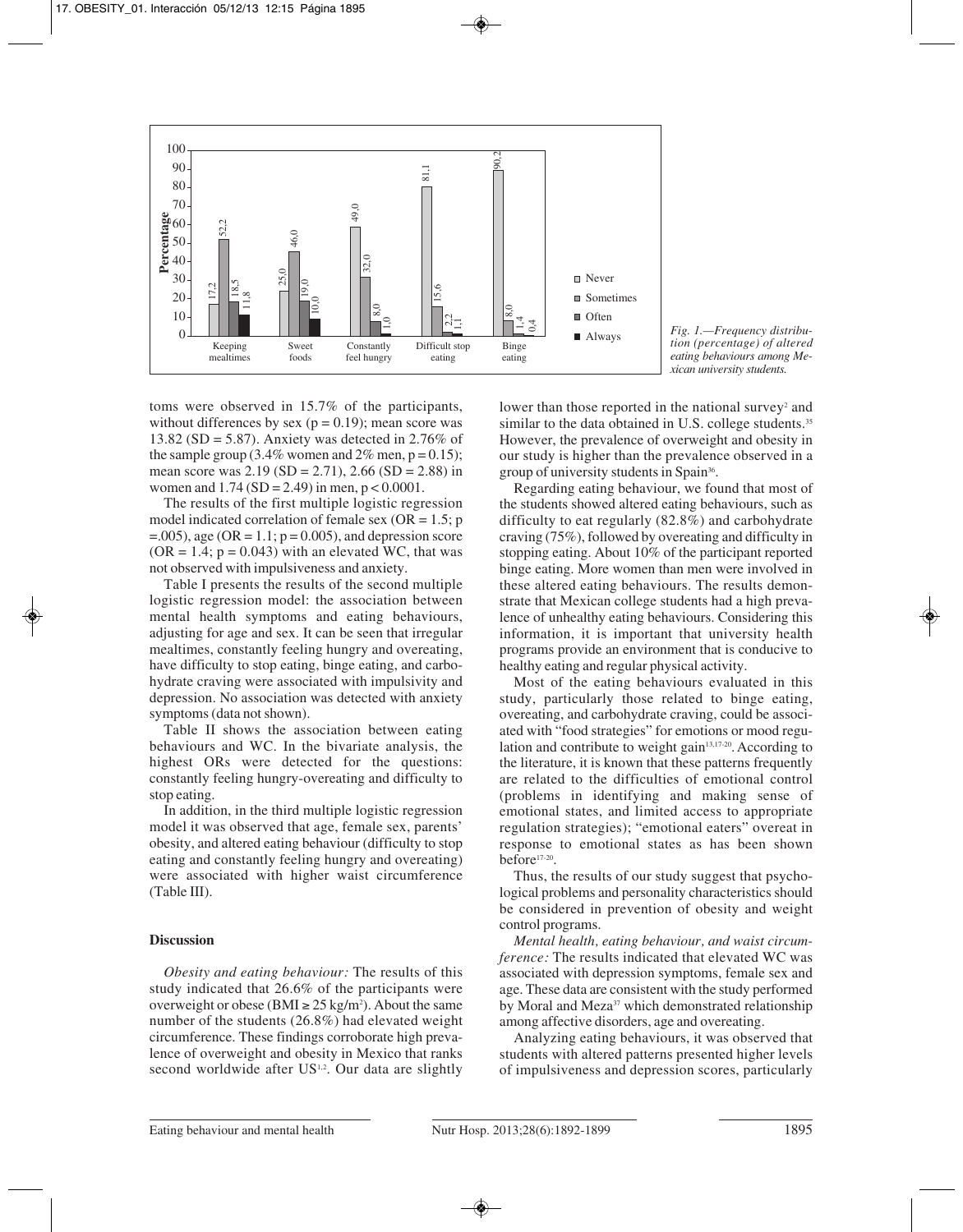| <b>Table I</b><br>Mental health and eating behaviour among Mexican university students ( $N = 1,122$ ) |              |                                    |                |  |  |  |  |  |
|--------------------------------------------------------------------------------------------------------|--------------|------------------------------------|----------------|--|--|--|--|--|
| Impulsivity and eating behaviour                                                                       | $OR**$       | 95% CI                             | p value        |  |  |  |  |  |
| Difficulty in keeping a mealtimes                                                                      |              |                                    |                |  |  |  |  |  |
| Impulsivity                                                                                            | 3.49         | $(1.85 - 6.58)$                    | 0.001          |  |  |  |  |  |
| Age                                                                                                    | 1.02         | $(0.94 - 1.11)$                    | 0.650          |  |  |  |  |  |
| <b>Sex</b>                                                                                             | 1.43         | $(1.04 - 1.97)$                    | 0.280          |  |  |  |  |  |
| Constantly feeling hungry and overeating                                                               |              |                                    |                |  |  |  |  |  |
| Impulsivity                                                                                            | 3.36         | $(2.39 - 4.73)$                    | 0.001          |  |  |  |  |  |
| Age                                                                                                    | 0.98         | $(0.92 - 1.05)$                    | 0.594          |  |  |  |  |  |
| Sex                                                                                                    | 0.66         | $(0.50 - 0.84)$                    | 0.001          |  |  |  |  |  |
| Difficulty in stopping eating                                                                          |              |                                    |                |  |  |  |  |  |
| Impulsivity                                                                                            | 4.20         | $(2.95 - 5.97)$                    | 0.001          |  |  |  |  |  |
| Age                                                                                                    | 1.08         | $(0.99-1.16)$                      | 0.056          |  |  |  |  |  |
| <b>Sex</b>                                                                                             | 0.92         | $(0.67 - 1.27)$                    | 0.620          |  |  |  |  |  |
| <b>Binge eating</b>                                                                                    |              |                                    |                |  |  |  |  |  |
| Impulsivity                                                                                            | 3.56         | $(2.30 - 5.51)$                    | 0.001          |  |  |  |  |  |
| Age                                                                                                    | 1.07         | $(0.97 - 1.18)$                    | 0.150          |  |  |  |  |  |
| <b>Sex</b>                                                                                             | 0.68         | $(0.45-1.03)$                      | 0.072          |  |  |  |  |  |
| Sweet foods                                                                                            |              |                                    |                |  |  |  |  |  |
| Impulsivity                                                                                            | 1.20         | $(0.81 - 1.78)$                    | 0.354          |  |  |  |  |  |
| Age                                                                                                    | 1.04         | $(0.97-1.12)$                      | 0.973          |  |  |  |  |  |
| Sex                                                                                                    | 1.47         | $(1.11-1.93)$                      | 0.007          |  |  |  |  |  |
| Frequent snacking                                                                                      |              |                                    |                |  |  |  |  |  |
| Impulsivity                                                                                            | 2.43         | $(1.55 - 3.82)$                    | 0.001          |  |  |  |  |  |
| Age                                                                                                    | 1.03         | $(0.96 - 1.10)$                    | 0.407          |  |  |  |  |  |
| Sex                                                                                                    | 2.07         | $(1.57 - 2.73)$                    | 0.001          |  |  |  |  |  |
| Depression and eating behaviour                                                                        | $OR**$       | $95\%$ (CI)                        | p value        |  |  |  |  |  |
| Difficulty in keeping a mealtimes                                                                      |              |                                    |                |  |  |  |  |  |
| Depression                                                                                             | 6.98         | $(3.37-14.43)$                     | 0.001          |  |  |  |  |  |
| Age                                                                                                    | 1.00         | $(0.92 - 1.09)$                    | 0.050          |  |  |  |  |  |
| Sex                                                                                                    | 1.31         | $(0.95 - 1.81)$                    | 0.098          |  |  |  |  |  |
| Difficulty in stopping eating                                                                          |              |                                    |                |  |  |  |  |  |
| Depression                                                                                             | 3.90         | $(2.80 - 5.46)$                    | 0.001          |  |  |  |  |  |
| Age                                                                                                    | 1.06         | $(0.98 - 1.15)$                    | 0.115          |  |  |  |  |  |
| Sex                                                                                                    | 0.83         | $(0.60 - 1.15)$                    | 0.262          |  |  |  |  |  |
| <b>Binge eating</b>                                                                                    |              |                                    |                |  |  |  |  |  |
| Depression                                                                                             | 3.46         | $(2.26 - 5.29)$                    | 0.001          |  |  |  |  |  |
| Age                                                                                                    | 1.06         | $(0.96 - 1.17)$                    | 0.233          |  |  |  |  |  |
| Sex                                                                                                    | 0.62         | $(0.41 - 0.94)$                    | 0.026          |  |  |  |  |  |
| Constantly feeling hungry and overeating                                                               |              |                                    | 0.001          |  |  |  |  |  |
| Depression                                                                                             | 3.36         | $(2.39 - 4.73)$                    |                |  |  |  |  |  |
| Age                                                                                                    | 0.98         | $(0.92 - 1.05)$                    | 0.594          |  |  |  |  |  |
| Sex                                                                                                    | 0.65         | $(0.51 - 0.84)$                    | 0.001          |  |  |  |  |  |
| Frequent snacking                                                                                      |              |                                    |                |  |  |  |  |  |
| Depression                                                                                             | 2.09         | $(1.42 - 3.09)$                    | 0.001          |  |  |  |  |  |
| Age<br>Sex                                                                                             | 1.02<br>1.99 | $(0.96 - 1.10)$<br>$(1.51 - 2.62)$ | 0.490<br>0.001 |  |  |  |  |  |
|                                                                                                        |              |                                    |                |  |  |  |  |  |

Impulsivity score ≥20, Depression score ≥ 10. Age continuous variables. Sex reference category: male (0). \*\* OR= odds ratios obtained from a nominal logistic regression.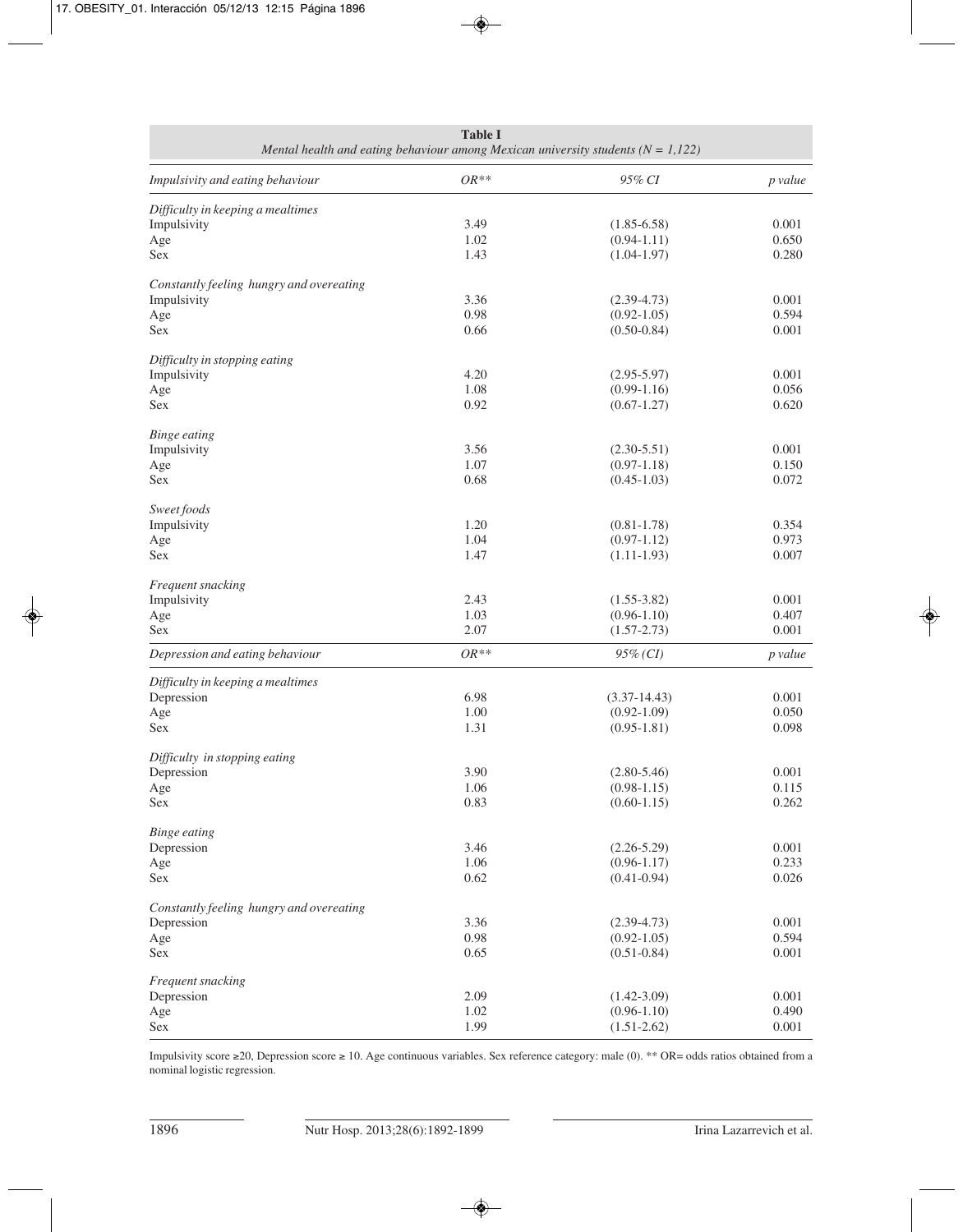**Table II** *Eating behaviour and waist circumference among Mexican university students (N = 1,122) Eating behaviour\* WC Normal WC Elevated OR 95% CI p value* Constantly feeling hungry and overeating 292 (35.6%) 172 (57.1%) 2.42 (1.85-3.16) 0.0001 Difficulty in stopping eating 128 (15.6%) 83 (27.6%) 2.06 (1.50-2.83) 0.0001 Difficulty in keeping a mealtimes 666 (81.1%) 263 (87.4%) 1.61 (1.10-2.36) 0.0150<br>Binge eating 70 (8.5%) 39 (13.0%) 1.60 (1.05-2.42) 0.0270 Binge eating  $70 (8.5\%)$   $39 (13.0\%)$   $1.60$   $(1.05-2.42)$   $0.0270$ Sweet foods 600 (73.1%) 242 (80.4%) 1.51 (1.10-2.09) 0.0120

Frequent snacking 590 (71.9%) 229 (76.1%) 1.25 (0.92-1.69) 0.1590

Reference category – never vs. sometimes, often and always. WC- waist circumference.

| <b>Table III</b><br>Waist circumference and demographic characteristics, parents' obesity, and eating behavior among Mexican<br>university students $(N = 1, 122)$ |           |                 |                  |             |                 |                  |  |  |
|--------------------------------------------------------------------------------------------------------------------------------------------------------------------|-----------|-----------------|------------------|-------------|-----------------|------------------|--|--|
| Independent variables                                                                                                                                              | OR Crude  | 95% CI          | $\boldsymbol{p}$ | OR Adjusted | 95%CI           | $\boldsymbol{p}$ |  |  |
| Age                                                                                                                                                                | 1.09      | $(1.02 - 1.16)$ | 0.0120           | 1.1         | $(1.02 - 1.18)$ | 0.0001           |  |  |
| <b>Sex</b><br>Male<br>Female                                                                                                                                       | 1<br>1.42 | $(1.08-1.86)$   | 0.0100           | 1.76        | $(1.31 - 2.35)$ | 0.0001           |  |  |
| Mother's obesity<br>N <sub>0</sub><br>Yes                                                                                                                          | 1<br>2.43 | $(1.72 - 3.42)$ | 0.0001           | 1<br>2.03   | $(1.41 - 2.92)$ | 0.0001           |  |  |
| Father's obesity<br>N <sub>0</sub><br>Yes                                                                                                                          | 1<br>2.03 | $(1.46 - 2.83)$ | 0.0001           | 1<br>1.75   | $(1.22 - 2.50)$ | 0.0020           |  |  |
| Difficulty in stopping eating<br>No<br>Yes                                                                                                                         | 2.06      | $(1.50 - 2.83)$ | 0.0001           | 1.42        | $(1.01 - 2.02)$ | 0.0480           |  |  |
| Constantly feeling hungry and overeating<br>N <sub>0</sub><br>Yes                                                                                                  | 1<br>2.42 | $(1.85 - 3.16)$ | 0.0001           | 1<br>2.25   | $(1.68 - 3.03)$ | 0.0001           |  |  |

OR adjusted by age, sex, parent's obesity, difficulty of stopping eating and usually being too hungry and eating too much. age continuous variable.

those with difficulty to stop eating, constantly feeling hungry and overeating, as well as participants with binge eating. This data can support the hypothesis that mental health problems are associated with altered eating behaviour that lead to weigh gain. Furthermore, it should be noted that eating behaviour, such as having problems to eat regularly, showed a highest association with depression symptoms. Our results are consistent with previous reports performed in nonclinical populations that have found an association between obesity and mental disorders<sup>8-12</sup>. Several studies have also emphasized that an elevated level of impulsivity was frequently detected among obese people38-41. Similar to the results herein, in a clinical study in Spain with obese patients<sup>42</sup>, it was observed a positive histories of family obesity, personal psychiatric disorders, compulsive eating disorders, and consumption of foods high in sugar. In the same study<sup>42</sup>, personality characteristics, such as loss of control (impulsivity), low self-esteem,

depression, and anxiety, were detected in about half of the patients.

Despite the association detected between mental health problems and eating behaviour, such behaviours do not fulfill the criteria for a specific eating disorder, so they can be often not considered as pathological and can be not taken into account in prevention and treatment of obesity. Therefore, it is important to understand that obesity management requires integral interventions.

*Eating behaviour and waist circumference*: For assessment of overweight and obesity the use of both indicators, WC and BMI, simultaneously improves health risk prediction as compared to BMI only. However, several studies have shown that elevated WC is a better predictor of metabolic and cardiovascular diseases than BMI27,43.

In our study, students with abdominal obesity (elevated WC) presented more eating behaviour alterations than those with normal WC (e.g. constantly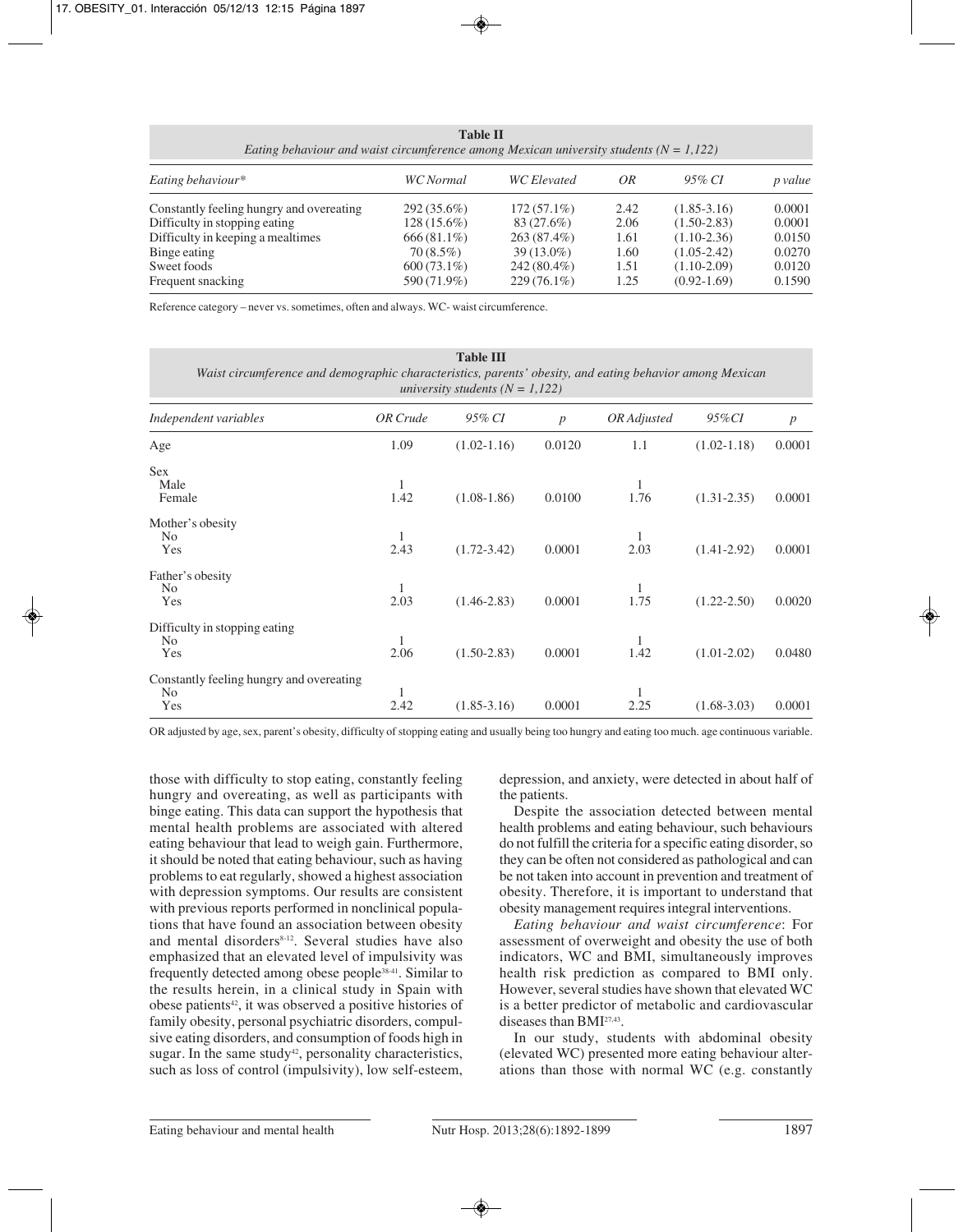feeling hungry and overeating, have difficulty to stop eating, have problem to eat regularly, as well as binge eating and carbohydrate craving). Higher WC was associated with age, female sex, and parents' obesity. Our findings also reinforce the importance of family history of obesity, which could be related to genetic predisposition or an "obesogenic" family environment<sup>6,7</sup>.

Finally, given that mental health problems can be either causes or consequences of overweight and obesity (or both), it is important to emphasize that for this group is crucial to consider an individual preventive/therapeutic plan. The cognitive-behavioural changes (developing assertiveness, problem solving techniques and coping strategies) and developing of eating patterns can help to reduce body weight, prevent relapse and treatment dropout<sup>44-45</sup>.

# *Limitations*

The study was carried out with a specific non-clinical population (first-year university students) with fairly low prevalence of abdominal obesity, so caution should be taken in extrapolating the results and its comparison with other population groups. Another limitation was that BMI data were self-reported (which could be underestimated in self-reported questionnaires); however, a good correlation was observed with WC. More precise techniques for assessment of obesity could be useful for future studies. In addition, the instrument applied to detect eating behaviour problems has not been validated; however, this questionnaire showed a good association with overweight and obesity in the study group and offered a satisfactory reliability score. Finally, self-reported questionnaires related to mental health evaluation (depression, anxiety, and impulsivity) do not diagnose psychiatric disorders, but only identify symptoms related to these conditions. In this study, anxiety scores were not associated with altered eating behaviour, probably because of the low number of students who met the diagnostic criteria of the applied instrument. In addition, physical activity should be considered in studies of obesity and mental health.

# **Conclusions**

Due to relation of disturbed eating behaviour with mental health symptoms and its association with being overweight and obese, it is important to emphasize the psychological aspects in prevention and treatment of obesity. As the vision of this component is often limited or excluded, personality assessment is essential for all obese individuals.

Regarding university students, preventive programs directed at development of eating habits and physical activity along with strategies for the management of emotions should be a key component. Interventions would benefit from the incorporation of impulsivityreduction techniques and the promotion of positive mood. The efficiency of institutional services, promotion of sports and cultural extracurricular activities, educational nutrition programs, thematic workshops, as well as individual or group cognitive-behavioural therapy may contribute to the development of healthy eating behaviours.

# **Acknowledgments**

The authors wish to thank Arturo Rueda and Vicente Ampudia, computing staff of the Metropolitan Autonomous University, and Hector Javier Delgadillo Gutiérrez for his collaboration in the survey. Also the authors thank the support of Dr. Adelita Sánchez Flores† , responsible for the "Healthy University" program.

# **References**

- 1. Flegal KM, Carroll MD, Kit BK, Ogden CL. Prevalence of obesity and trends in the distribution of body mass index among U.S. adults. *JAMA* 2012; 307 (5): 491-7.
- 2. Gutiérrez JP, Rivera DJ, Shamah LT, Villalpando HS, Franco A, Cuevas NL. Encuesta Nacional de Salud y Nutrición 2012. Datos Nacionales. México: Instituto Nacional de Salud Pública; 2012.
- 3. Horwitz M, Tusie M, Calzada R, Vázquez V. La obesidad y el síndrome metabólico como problema de salud pública. Una reflexión. Primera parte. *Salud Ment* 2008; 31 (6): 489-96.
- 4. Unikel C, Bojórquez I, Villatoro J, Fleiz-Bautista C, Medina-Mora ME. Conductas alimentarias de riesgo en población estudiantil del Distrito Federal. Tendencias 1997-2003. *Rev Invest Clin* 2006; 8 (1): 15-27.
- 5. Lora-Cortez CI, Saucedo-Molina TJ. Conductas alimentarias de riesgo e imagen corporal de acuerdo al índice de masa corporal en una muestra de mujeres adultas de la Ciudad de México. *Salud Ment* 2006; 29 (3): 60-7.
- 6. Willer C, Speliotes E, Loos R, Shengxu L, Lingren C, Heid I. Six new loci associated with body mass index highlight a neuronal influence on body weight regulation. *Nat Genet* 2009; 41 (1): 25-34.
- 7. Papas M, Alberg A, Ewing R, Helzlsouer K, Gary T, Klassen A. The built environment and obesity. *Epidemiol Rev* 2007; 29 (1): 129-43.
- 8. Gariepy G, Nitka D, Schmitz N. The association between obesity and anxiety disorders in the population: a systematic review and meta-analysis. *Int J Obes* 2010; 34 (3): 407-19.
- 9. Pompa Guajardo E, Montoya Flores BI. Evaluación de la manifestación de ansiedad y depresión en niños con sobrepeso y obesidad en un campo de verano. *Psicología y salud* 2011; 21 (1): 119-24.
- 10. Scott KL, Bruffaerts R, Simon GE, Alonso J, Angermeyer M, De Girolamo G. Obesity and mental disorders in the general population: results from the world mental health surveys. *Int J Obes* 2008; 32 (1): 192-200.
- 11. Simon G, Von Korff M, Saunders K, Miglioretti D, Crane P, Van Belle G, Kessler R. Association between obesity and psychiatric disorders in the US adult population. *Arch Gen Psychiatry* 2006; 63 (7): 824-30.
- 12. Strine T, Mokdad A, Dube S, Balluz L, González O, Berry J. The association of depression and anxiety with unhealthy behaviours among community-dwelling US adults. *Gen Hosp Psychiatry* 2008; 30 (2): 127-37.
- 13. Zysberg L, Rubanov A. Emotional intelligence and emotional eating patterns: a new insight into the antecedents of eating disorders? *J Nutr Educ Behav* 2010; 42 (5): 345-8.
- 14. Anderson SE, Cohen P, Naumava EN. Association of depression and anxiety disorders with weight change in a prospective